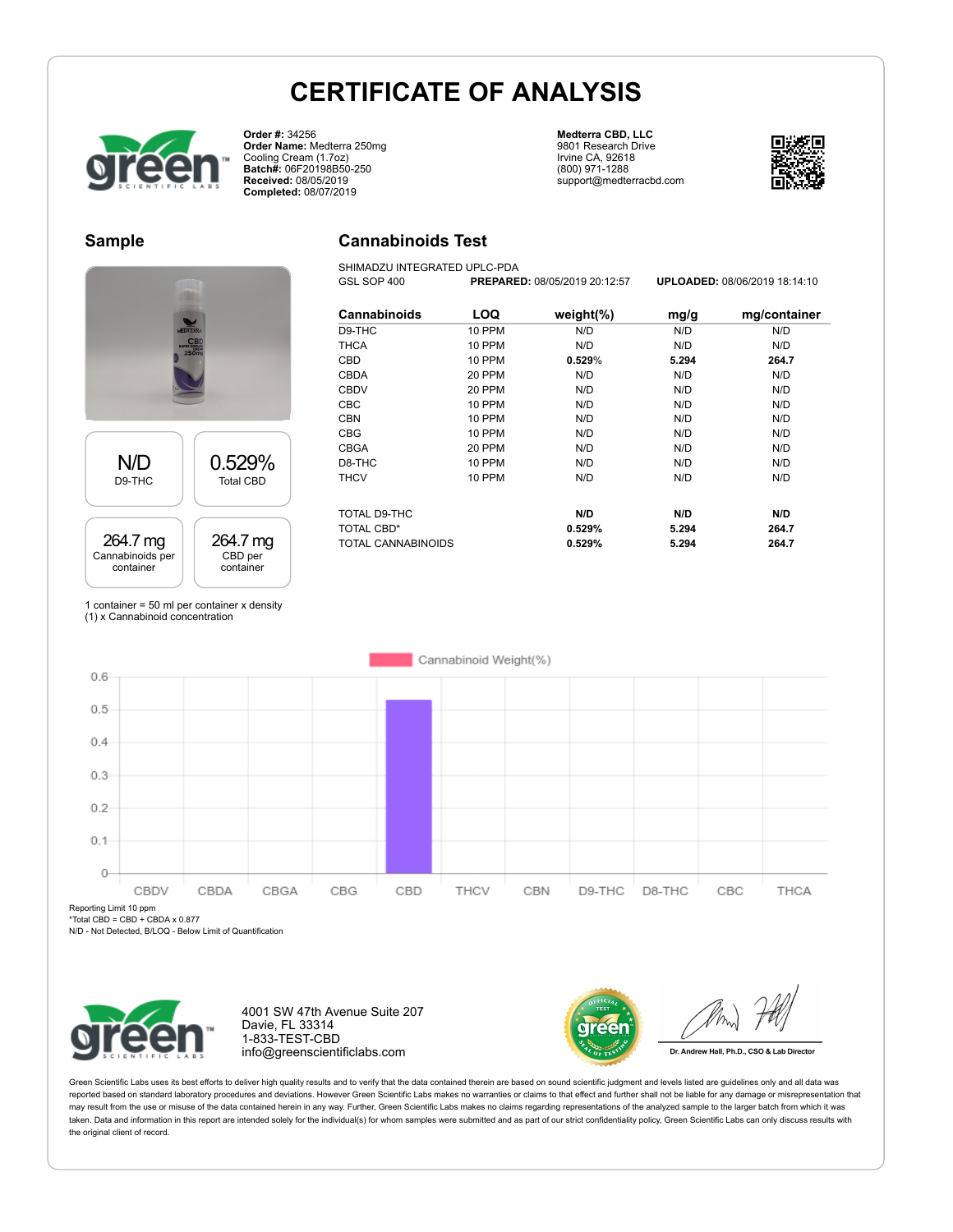

**Order #:** 34256 **Order Name:** Medterra 250mg Cooling Cream (1.7oz) **Batch#:** 06F20198B50-250 **Received:** 08/05/2019 **Completed:** 08/07/2019

**Medterra CBD, LLC** 9801 Research Drive Irvine CA, 92618 (800) 971-1288 support@medterracbd.com



**(ppm) (ppm) (ppm)**

### **PESTICIDE ANALYSIS:**

GSL SOP 401 **PREPARED:** 08/05/2019 21:36:10 **UPLOADED:** 08/07/2019 14:05:28

GCMS-MS - Shimadzu GCMS-TQ8040

| Pesticide           | <b>Action Level</b><br>(ppm) | <b>Results</b><br>(ppm) | LOQ<br>(ppm) | LOD<br>(ppm) |
|---------------------|------------------------------|-------------------------|--------------|--------------|
| CAPTAN              | 0.700                        | N/D                     | 0.003        | 0.001        |
| CHLORDANE           | 0.100                        | N/D                     | 0.003        | 0.001        |
| <b>CHLORFENAPYR</b> | 0.100                        | N/D                     | 0.003        | 0.001        |
| COUMAPHOS           | 0.100                        | N/D                     | 0.003        | 0.001        |

| LCMS-MS - Shimadzu LCMS-8060 |  |
|------------------------------|--|

| Pesticide       | <b>Action Level</b> | Results | LOO   | LOD   |
|-----------------|---------------------|---------|-------|-------|
|                 | (ppm)               | (ppm)   | (ppm) | (ppm) |
| <b>FIPRONIL</b> | 0.100               | N/D     | 0.003 | 0.001 |

N/D = Not Detected, A/LOQ = Above LOQ Level, B/LOQ = Below LOQ Level, B/LOD = Below LOD Level

| <b>CYPERMETHRIN</b>     | 1.000 | N/D  | 0.003 0.001 |  |
|-------------------------|-------|------|-------------|--|
| PARATHION-METHYL        | 0.100 | N/D  | 0.003 0.001 |  |
| PENTACHLORONITROBENZENE | 0.100 | N/D. | 0.003 0.001 |  |
|                         |       |      |             |  |
|                         |       |      |             |  |
|                         |       |      |             |  |

**Pesticide Action Level Results LOQ LOD (ppm)**

CYFLUTHRIN 2.000 N/D 0.003 0.001

| Pesticide          | <b>Action Level</b><br>(ppm) | Results<br>(ppm) | LOO<br>(ppm) (ppm) | LOD   |
|--------------------|------------------------------|------------------|--------------------|-------|
| <b>FLUDIOXANIL</b> | 0.000                        | N/D.             | 0.003              | 0.001 |



4001 SW 47th Avenue Suite 207 Davie, FL 33314 1-833-TEST-CBD info@greenscientificlabs.com



Dr. Andrew Hall, Ph.D., CSO & Lab Director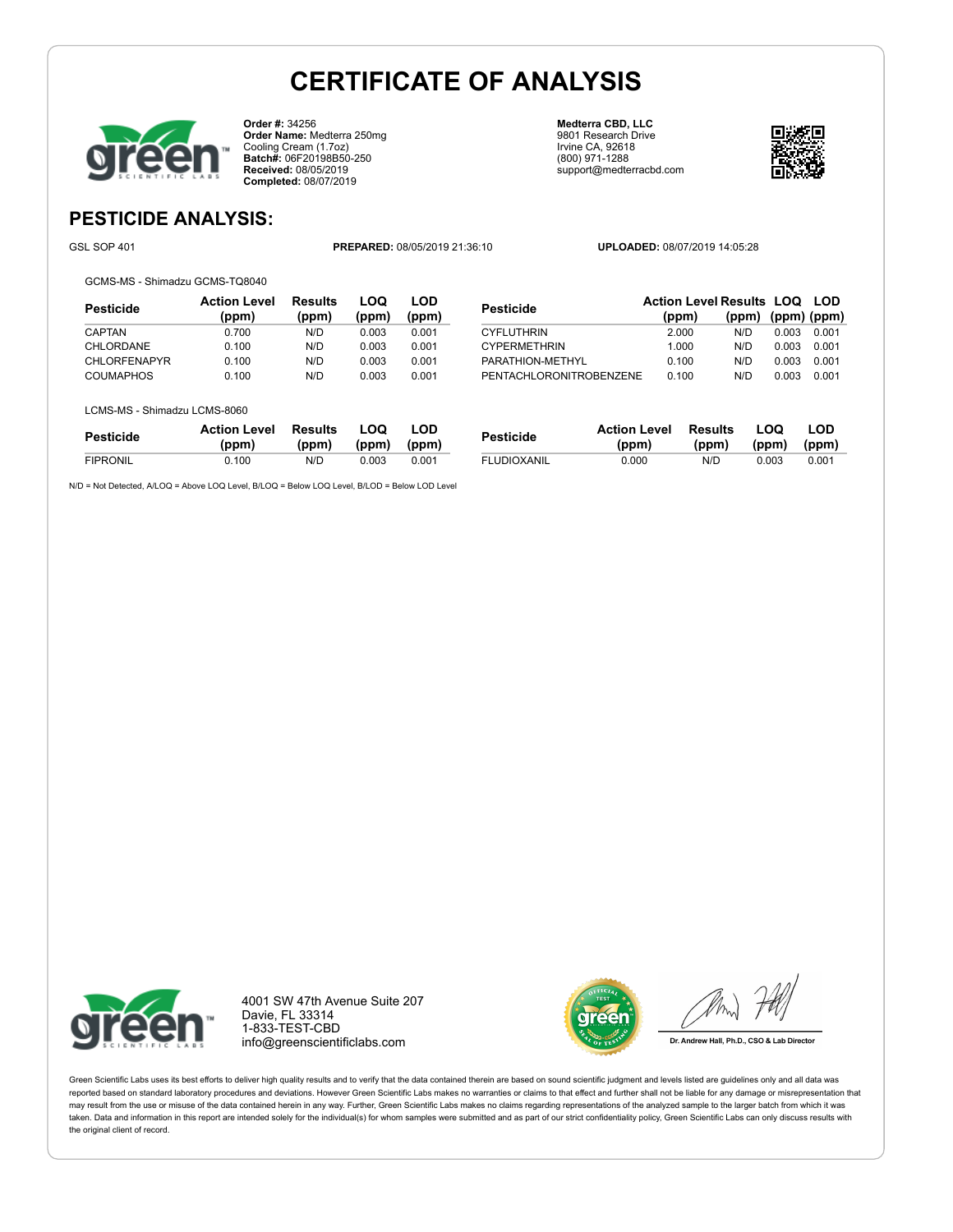

**Order #:** 34256 **Order Name:** Medterra 250mg Cooling Cream (1.7oz) **Batch#:** 06F20198B50-250 **Received:** 08/05/2019 **Completed:** 08/07/2019

**Medterra CBD, LLC** 9801 Research Drive Irvine CA, 92618 (800) 971-1288 support@medterracbd.com



### **RESIDUAL SOLVENTS:**

Headspace GCMS - Shimadzu GCMS QP2020 with HS20

GSL SOP 405

**Uploaded:** 08/07/2019 16:02:36

| <b>Residual Solvent</b>  | <b>Action Level (ppm)</b> | Results (ppm) | LOQ (ppm) | LOD (ppm) |
|--------------------------|---------------------------|---------------|-----------|-----------|
| <b>ACETONE</b>           | 5,000                     | N/D           | 140       | 20        |
| <b>ACETONITRILE</b>      | 410                       | N/D           | 25        |           |
| <b>BENZENE</b>           |                           | N/D           |           | 0.5       |
| <b>BUTANE</b>            | 5,000                     | N/D           | 50        | 10        |
| <b>CHLOROFORM</b>        |                           | N/D           |           | 0.5       |
| <b>DICHLOROETHANE</b>    |                           | N/D           |           | 0.5       |
| <b>DICHLOROMETHANE</b>   |                           | N/D           |           | 0.5       |
| <b>ETHANOL</b>           | 5,000                     | N/D           | 140       | 20        |
| ETHYL ACETATE            | 5,000                     | N/D           | 140       | 20        |
| ETHYL ETHER              | 5,000                     | N/D           | 140       | 20        |
| <b>ISOPROPYL ALCOHOL</b> | 5,000                     | N/D           | 140       | 20        |
| <b>METHANOL</b>          | 3,000                     | N/D           | 100       | 20        |
| N-HEPTANE                | 5,000                     | N/D           | 140       | 20        |
| N-HEXANE                 | 290                       | N/D           | 18        | 10        |
| <b>PENTANE</b>           | 5,000                     | N/D           | 140       | 20        |
| <b>PROPANE</b>           | 5,000                     | N/D           | 20        |           |
| <b>TOLUENE</b>           | 890                       | N/D           | 53        |           |
| <b>TRICHLOROETHENE</b>   | 0                         | N/D           | $\Omega$  | 0         |
| <b>XYLENES</b>           | 2,170                     | N/D           | 130       | 20        |



4001 SW 47th Avenue Suite 207 Davie, FL 33314 1-833-TEST-CBD info@greenscientificlabs.com



Dr. Andrew Hall, Ph.D., CSO & Lab Director